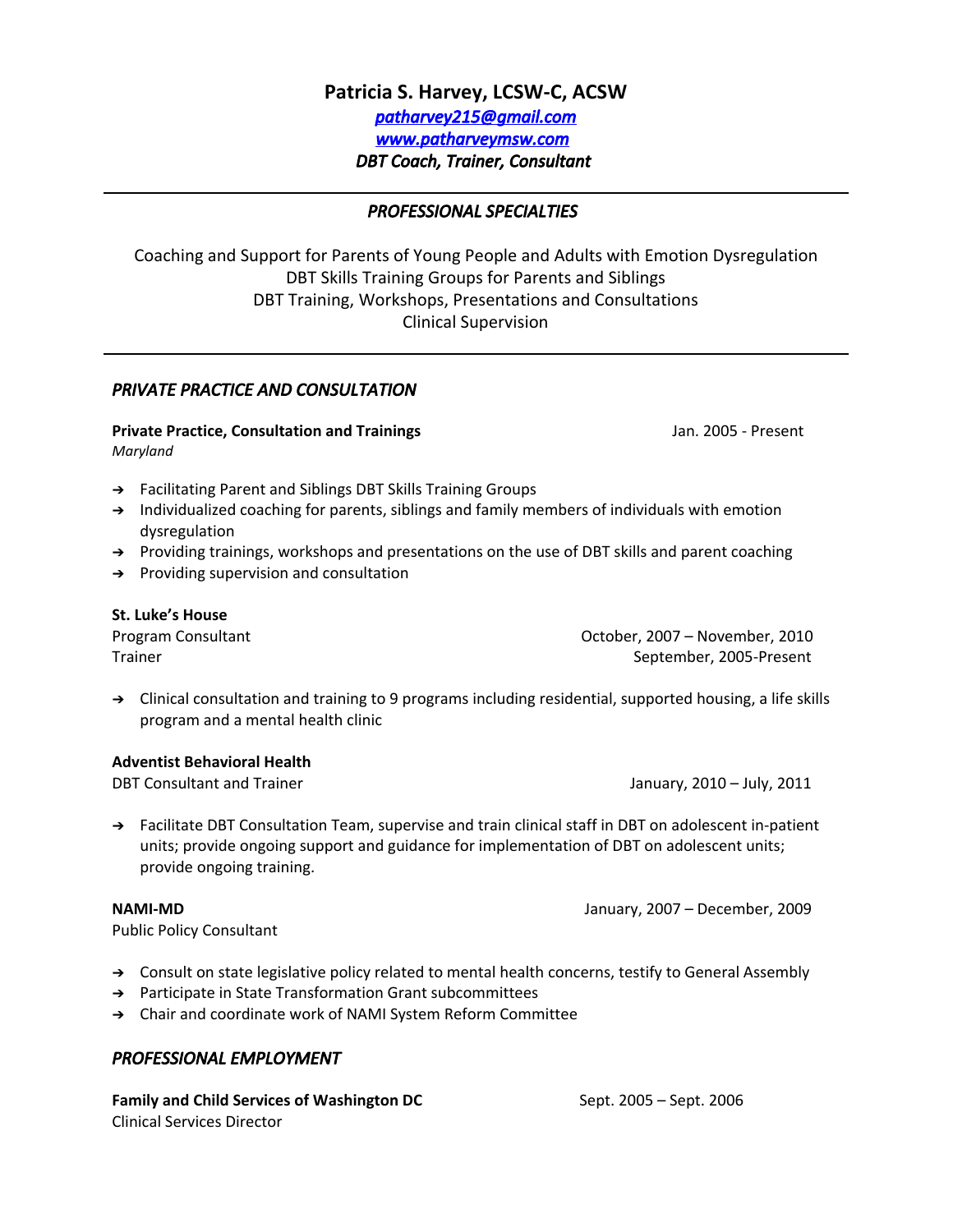- ➔ Provided clinical supervision in the child welfare unit and the mental health unit
- ➔ Facilitated clinical rounds to develop treatment plans for children in foster care
- $\rightarrow$  Developed and implemented a support and training group for foster parents
- ➔ Provided training for staff throughout the agency
- ➔ Chaired agency committees, including CQI record review sub committee
- ➔ Re-established the mental health unit for accreditation

#### **The Bridge Of Central Massachusetts, Worcester, MA** Aug. 2000 – Nov. 2004

Division Director, Metro-Suburban Division

- ➔ Responsible for overall fiscal, programmatic and clinical aspects of a DBT adolescent group home, a DBT young adult group home, and a dual diagnosis adult program for individuals with mental illness
- ➔ Developed a DBT Group home for adolescents; Implemented DBT treatment in Young Adult program
- ➔ Supervised and Structured a Drop-In/Crisis Intervention Program for GLBTQ youth
- ➔ Provided clinical supervision of Master's level Clinicians and supervision of Program Managers
- ➔ Collaborated with Department of Mental Health funding agencies
- → Conducted training and workshops for staff and agency personnel
- ➔ Developed, facilitated and reported on Quality Management Plans for programs
- → Developed and facilitated Parents DBT Skills Training Group

#### **Robert F Kennedy Children's Action Corps, Lancaster, MA** Feb. 1999 - May 2000

Clinical Director/Lancaster Campus

- → Provided overall clinical supervision of treatment for boys ages 6-17 in residential treatment
- ➔ Supervised Master's Level Clinicians
- ➔ Coordinated treatment with outside agencies
- → Developed campus wide behavior management system

### *BOOKS*

- ➔ Harvey, P and Rathbone, B, "Parenting a Teen Who Has Intense Emotions: DBT Skills to Help Your Teen Navigate Emotional and Behavioral Challenges", New Harbinger Publications (December, 2015)
- ➔ Harvey, P and Fialkoff, D. "Hey, I'm Here Too: A Book for Tween/Teen Siblings of a Young Person With Emotional Issues" (September, 2014)
- ➔ Harvey, P and Rathbone, B. "Dialectical Behavior Therapy for At-Risk Adolescents: A Practitioner's Guide to Treating Challenging Behavior Problems" New Harbinger Publications (January, 2014)
- ➔ Harvey, P and Penzo, J. "Parenting a Child Who Has Intense Emotions: Dialectical Behavior Therapy Skills To Help Your Child Regulate Emotional Outbursts and Aggressive Behaviors" New Harbinger Publications Inc. (November,2009)

# *JOURNAL PUBLICATIONS*

- → Harvey, P and Ahmann E "Validation: A Family-Centered Communication Skills" Nephrology Nursing, January/February 2016
- → Harvey, P. and Ahmann E. "Validation: A Family-Centered Communication Skill", Pediatric Nursing, May/June, 2014
- ➔ Penzo, J., and Harvey, P. "Understanding Parental Grief as a Response to Mental Illness: Implications for Practice". Journal of Family Social Work, 2008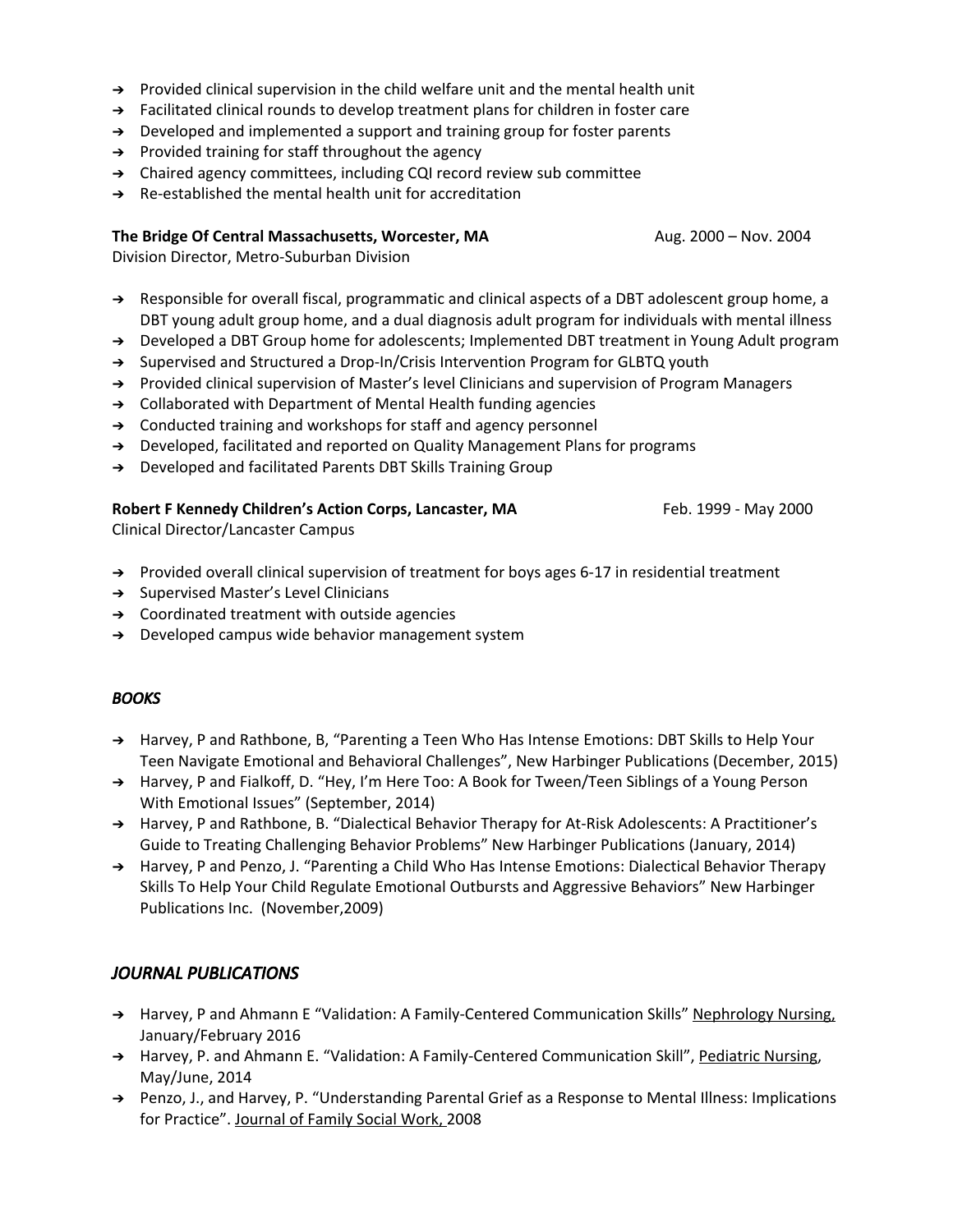# *TRAININGS, WORKSHOPS AND PRESENTATIONS*

- ➔ *"DBT Skills Training and Foundation Concepts",* Cornerstone Montgomery, January 27, 2017
- ➔ *"Effective Parenting: Managing Intense Emotions and Problematic Behaviors Skillfully",* Arlington Public Schools, NAMI and Arlington County Department of Human Services, November 2, 2016
- ➔ *"Dialectical Behavior Therapy: Foundation Concepts and Skills Training,* Washington County Public Schools, October 7 and November 4, 2016
- ➔ *"Implementing DBT: Foundational Concepts and Skills Training Groups",* Child and Adolescent Day Hospital at Shepard-Pratt, August 12, 2016
- ➔ *"Dialectical Behavior Therapy: Skills Training Groups"* Baltimore Public Schools, May 20, 2016
- ➔ *"DBT Interventions for Families: Helping to Develop Effective Parenting Strategies",* Pennsylvania Society for Clinical Social Work, April 9, 2016
- ➔ *"Structuring the Environment: DBT Interventions for Parents of Adolescents",* University of Maryland School of Social Work, October 29, 2015
- ➔ *"DBT for At-Risk Adolescents: Individual Treatment, Skills Training and Parent Interventions",* Brook Lane, October 16, 2016
- ➔ *"Dialectical Behavior Therapy for Adolescents",* University of Maryland School of Social Work, September 16, 2015
- ➔ *DBT for Emotional and Behavioral Problems in Children and Adolescents",* District of Columbia Public Schools, May 1, 2015
- ➔ *"Structuring the Environment: DBT Interventions for Parents",* NASW-MD Conference, March, 27, 2015
- ➔ *"DBT for At-Risk Adolescents: Individual Treatment and Parent Coaching",* Jewish Social Service Agency Symposium, October 24, 2014
- ➔ *"Dialectical Behavior Therapy For Adolescents"* University of Maryland School of Social Work, October, 2013, May, 2014
- ➔ *"DBT Skills Training With Adolescents and Parents",* Jewish Social Service Agency, February,2014
- ➔ *Using DBT Skills and Philosophy to Teach Effective Parenting Strategies to Parents of Children with Intense Emotions",* Jewish Social Service Agency, May, 2013
- ➔ *"Adolescents and Transitioning Adults with Emotion Dysregulation and Potential of Self-Injury: Helping Family Members Use DBT and Mindfulness Skills" T*he Association of Practicing Psychologists, April, 2012
- ➔ *Using DBT Skills To Reduce Emotion Dysregulation and Reactivity in Children/Adolescents and Parents"* the Anxiety Disorders Association of American National Conference, April , 2012
- ➔ *"DBT for Children/Adolescents and Parents*" Anxiety Disorders of America Association, National Conference, March 2011.
- ➔ *"Chain Analysis: Why and How"* Hildreth School in Rochester, New York
- ➔ *"DBT for Children/Adolescents and their Parents"* Anxiety Disorders of America Association, National Conference, March, 2011
- ➔ *"DBT and Effective Parenting"* at Arlington Children's Mental Health Program, November, 2010
- ➔ *"Using DBT Skills to Support and Inform Parents of Children with Mental Illness"* NAMI National Conference, July 2010
- ➔ *"DBT Skills to Help Children with Emotion Dysregulation and their Parents"* Anxiety Disorders of America Association, National Conference, March, 2010
- ➔ *"DBT Skills for Social Workers: Using DBT Philosophy to Engage and Treat Parents and Children*" NASW Maryland Annual Conference, March, 2010
- ➔ *"DBT Skills for Emotional and Behavioral Disorders in Children and Adolescents",* PESI Healhcare, Arizona, December, 2009
- ➔ *"Dialectical Behavior Therapy with Suicidal Adolescents",* Maryland's 21 st Annual Suicide Prevention Conference, October 6, 2009
- ➔ *"DBT Principles and Concepts"* Montgomery County School Psychologist, July, 2009